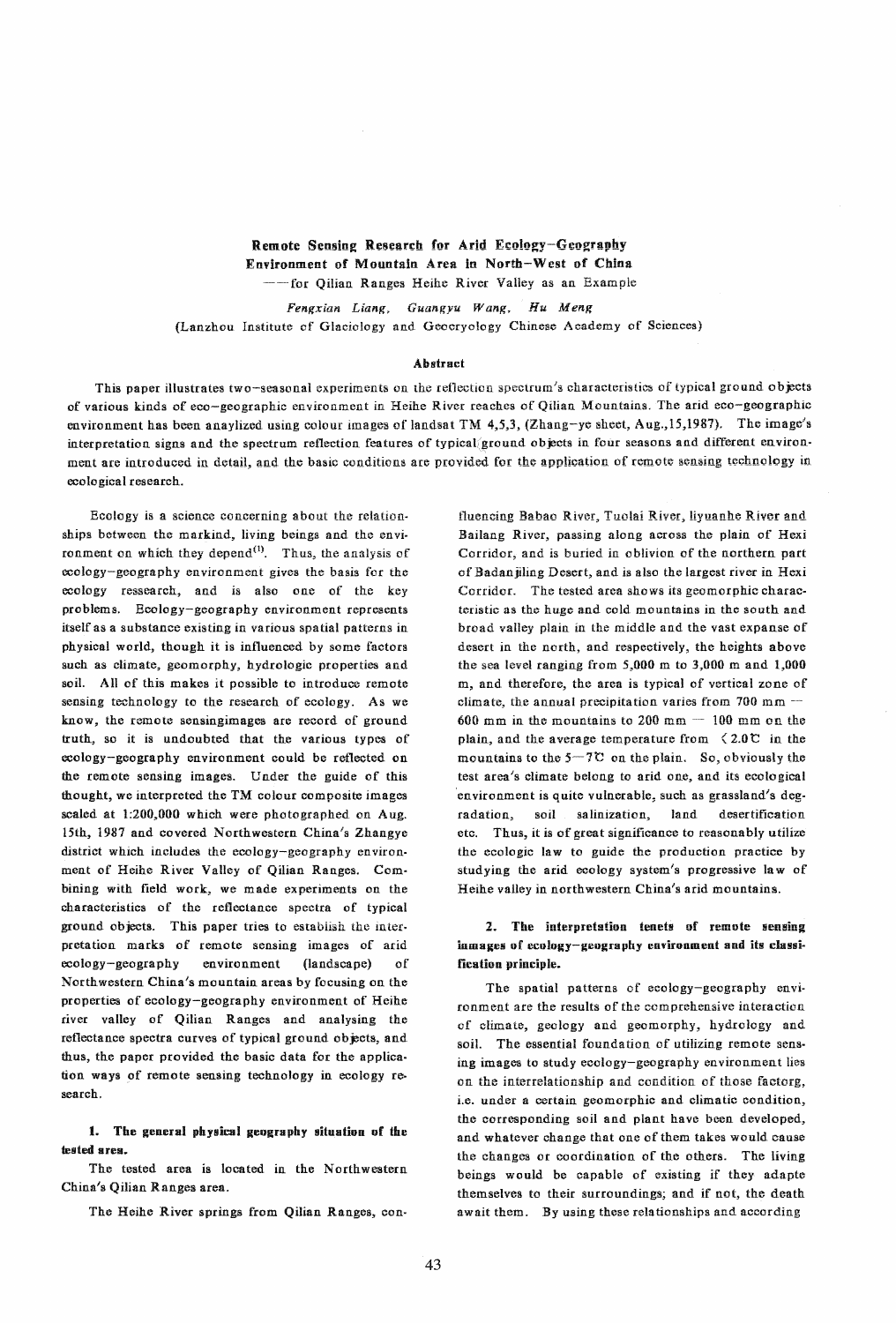to the color density ratio and stripe of remote sensing images, we can directly deduce certain ecology-geogra. phy environment, this is the very principle of interpreta. tion of rem ate sensing images of ecology-geography en· vironment. Heihe River vaHey belong to high mountain ecology system of land ecology system. as stated above, Qilian Ranges' ecology-geography environment is typi. cal of obviously vertical varification, this is because of its geomorphic features which determines different temperatures from top of the mountains to its foot, different precipitation, air humidity, cloud amount, wind velocity, sun shine etc.

In view of influence factors of ecology-geography environment, geomorphy is a decisive factor which determines topography and foundmental patterns of physical environment, further more, the plant and soil are not only the indicators of water and heat quantity, but also the main components of ecology-geography environment. There four, in the classification of ecology-geog. raphy environment, and in regard to the geomorphic types such as super-high mountain, high mountain, me· dium-high mountain, low mountain, river valley and plain, we devided them as the 1st classification unit and the dividing of the 2nd classification mainly depends on the varifications of plant and soil, thus, every geomorphic unit is a ecology systems, in which the corre· sponding living beings live.

There are various geomorphy types as well as its ecology-geography environment which have been moulded by some factors such as glacier, cold and forzen weathering, wind and rain ravage, and dry corroding.

# 3. The basic characteristics of ecology-geography environment of test area and their reflection on the remote sensing images.

1) Super-high mountain district.

The ecology-geography environment distributed in super-high mountain district include two types: glacier and constant existing snow belt, and cold desert belt. The former one is located  $4,200 - 4,500$  m above sea level its annual average temperature is between  $-6$  C  $-8$   $\degree$  with abundant annual precipitation of 600-700 mm, half of which is in solid state. Its glacier and con· stant existing snow belt are well developed and the tops of the mountains are covered with white snow through. out the year. The ice and snow melting water is the main source of ground water. The latter are scattered 3,900  $-4,200$  m above sea level with cold climate and strong cold and frozen weathering process. Its zenith plants mainly consists of scattered blocks of bryophyte, lichen and other cuslio-like plants; its ground matter consists of moraine and rocky waste, it soil belong to cold-desert one. The frozen earth layers are popluelar here and stable owing to high ith elevation, cold climate, hard ecological conditions and little human influence.

The glacier and constant existing snow belt and cold desert belt are quite clear on TM images, especially the snow cover which is in white block form and has a bit of real object feelings, so it is easy to tell it among the white<br>blocks of clouds. The glacier is in strip or tongue-like shape; if the surface of glacier is melting, then it is in pale blue and in the mean while it gives out a little of stereo· scopic feeding.

The cold-desert strips nepresent themselves on remote sensing images as bluegrey color, and are distributed in the form of circular around the glacier-snow belt, the boundary between them is pretty obvious owing to their constituent matter such as ice moraine and rocky waste. Because of rare plants existing there, it is almost impossible to lock for any red strip or print on the re· mote sensing images.

2) High mountain district

The ecology-geography environment of the district mainly connsists of high mountain grassy marshland. Located at elevation of  $3,600-3,900$  m on gentle slope, the plants of the district primarily consists of wormwood, combined with a little bryophte, and densely growes with its covering rate of 80-90% or more; on some part of the ground with considerable hummidity growes marsh grass, and here is used mainly as summer grazing land. Its soil layer is comparatively thin and is composed of ice-water tluid deposites; soil belong to high mountain meadow soil. The district belong to multiyear frozen soil of island-like, and the lower line of the soil is 3,500 m beneath the ground surface. Bacause this kind of ecologic environment is quite vuluerable, any physical factor(e.x. the transition of climate from cold to warm one) and humman interferences(e.x. over loading cattle on pasture) could cause to some extent the changes of ecology environment, because both of the two factors could probably induce the degra· dation process of frozen soil and thus deepen the depth of the seasonal melting layer, permeating downwards of ground water, as a result, there is not enough water for plant's root, and finally, a series of ecological conditions go from bad to worse, such as degradation of pasture land, desertification of land etc. It is quite slow for island-like frozen soil to recover its original state from its damaged state because the cold climate and low temperature stand as a big obstacle of natural progressive process of vegetation. Therefore, much attention should be paid for the scientific utilization of it and the protection for en vironment.

In contrasted with super high mountain district, this district's vegetation covering rate is considerably larger.

High mountain meadow and marsh meadow show themselves in bright red color on remote sensing images, and owing to the large covering rate of plants, the red blocks of it on the images feels smooth and fine just like red carpet, and thus its boundary with the abo ve district is quite clear, and is the upper limit line of high mountain meadow.

3} Medium-high mountain district

The ecology-geography environment of this district is much complicated. Influened by particular topography such as slope and its orientation, and iis main land-scapes including meadow bushes, meadow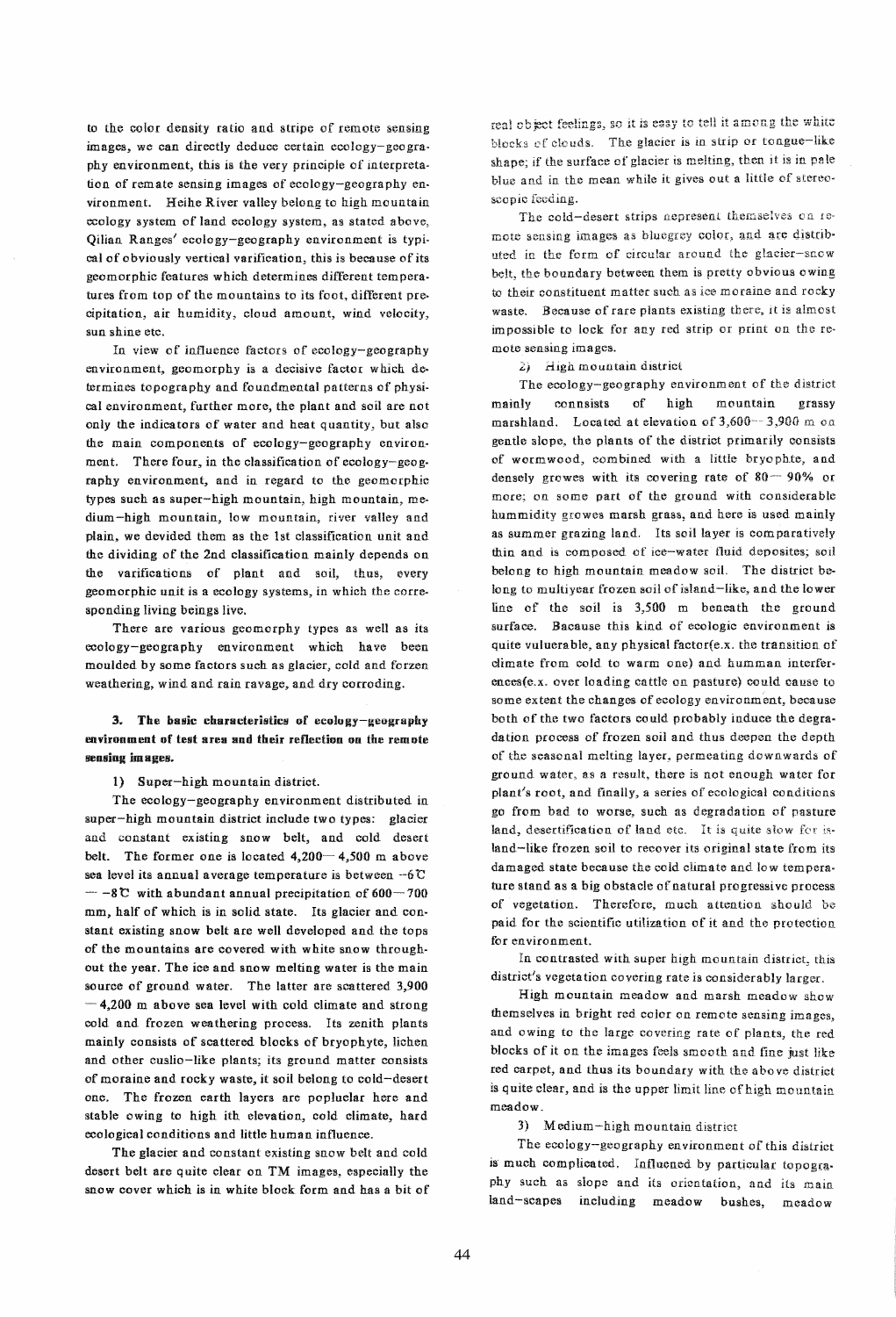grassland, mountainous grasslang. meadow bushes are mainly scattered at  $3,400-3,700$  m above sea level on sunbackward slope of mountain. The sunbackward slope poccess ideal water supply and hummidity condition, this results in luxmg growth of bushes, high moun. tain willow and bush cinquefoil. Its soil belong to bushes meadow soil. The sunwards mountain slope has good beam radiation, and is comparably dry, its vegeta. tion mainly conrists of bryophyte, weilincai, their covering rate is up to  $60-80\%$ ; the soil belong to mountain tshernosem, and is typical of meadow grassland, on remote sensing images, sunbackwards slope is in dark red blocks; sunwards slope is in bright red. Abont 2,400-3,400 m below it is forest-bush and mountain pasture landscape, with the former one distributed on sunbackwards slope and the latter one on sun wards slope as well as on gentle hill ground. The forest mainly develops along QiIian mountain and Longshou mountain which is in the northern part of the test area; because of its moderate precipitation, about 300- 500 mm, the forest mainly consists of arbor, and the main kind is Qinghai dragon spruce and Qilian one, both of them belong to ever-green-needle-ieaf woods. Beneath the woods, bushes are luxury on the taupe cinnamon soil. This kind of landscape could be observed along the Binggou of Qilian county as well as in Longshou hill of Dongda mountain. The sunwards slope show the mountain grassland scene developed mainly at 2,400-2,600 m above sea level, with precipitation ranging between  $100-200$  mm and dry climate and under-developed plants which primarily consists of arid-perssistant plants such as stipa, prairie and sheatgrass and their covering rate is about 50%; the soil is mountains castanozem.

On remote sensing images woods and bushes are in dark-red strips or blocks, but the mountain pasture is in light red and of less density owing to its poor covering rate.

In the process of interpreting the land scapes of ecologic environment in medium-high mountains; much more attention worth being paid to the possible confusion of images of meadow bushes and woods-bushes owing to the colour similarity between them. However, this problem could be solved if we analyse their verical zonality of plants as well as their elevation and slope orientation Nevertheless. the best method is to make contrastive analysis on multi-temporal remote sensing images and therefore acquire satisfactory results. Bacause the evergreen woods is popular in the test area, they are also in red colour on remote sensing images photographed in winter, but in this season the meadow bushes tarn yellow and them show themselves in paie or grey blue color rather than in red, therefore in this way can the meadow bushes be distinguished from among the woods-bushes.

In this distirct, husbandry is the main style of production; but due to the comparatively more humman activities here, such as over loading the grassland and denudating forest, the protection for ecologic environ. ment becomes one of the most urgent problems.

4) HiHs district

The hilly land work its elevation of no more than 2,4000 is occupied by landscape of desert grass land. It is typical of strong dry-denudation, sparse plants covering which include various arid-perssistant plants such as desert-oriented stipa, shart flower stipa, gem, synclphalon; Their covering rate is about  $10-$ 20% • The ground matter is coarse, and the soils belong to mountain sierozem, Much of this kind of landscape is in grey-yellow colour, and some others are in red-yeliow colour.

The ecological environment of hills belongs to desert pasture one, and its productivity is quite poor owing to arid land and low temperature throughout the year, so apart from a little of it could be used as grazing land. much of it has barely been. changed by humman. beings.

5) Plain beside mountain foot

This kind of plain was formed by movement of runoff or snow and ice melting water current which brought iarge amount of rocky waste to be deposited at the foot of the mountain. This district is broad and vast, and the layers of the depositions are quite regular considering their constituent matter, e.x. downwards from foot of the mountain the particulator matter turned from coarse to fine particle, and formed a series of arid, semi-arid desert ecology system such as rock matter, sand matter and earth matter. Here the vegetation are rare except the arid-persistent plants such as harmel, syncephalon.

The rocky matter and sand matter based desert covers mainly on fluvial splays and broad dried river bed, and the most of them show typical rocky matter based desert which can be remarkably retlected in form of blue-grey splays on remote sensing images, and the more rocky matter the more density of blue color it has.

Sand matter based or earth matter based desert are mainly distributed in the middle and lower reaches of modern rivers or in the middle and the lower part of bread flood splays.

The ground surface is dry, and some of its Iower land which is within the reach of subground water show the landscape of salty desert. The earth-sand matter based desert is in white-light yellow-yellow colour on remote sensing images, and further more, the finer the earth is, the more salt it contains and become drier and more pale color; altheuth salty desert is also in white col· our, it is easy to be telled from the former one because it has salt halo and irregular dyeing patterns.

The water shortage and poor productiviry are the two characteristicses of vulnerable desert ecosystem. Because of drought and wind in addition to sand matter deposition which is deep and porous, all of them constituted the poten-tial factors of inducing the trend of desertificatien; and the ever farming and over grazing of iand and the uncontrolled felling trees accelerated the speed of desertification. However, if the adequate sunshine days and heat resources were utilized, provided with irregation and fertilizer, desert could be-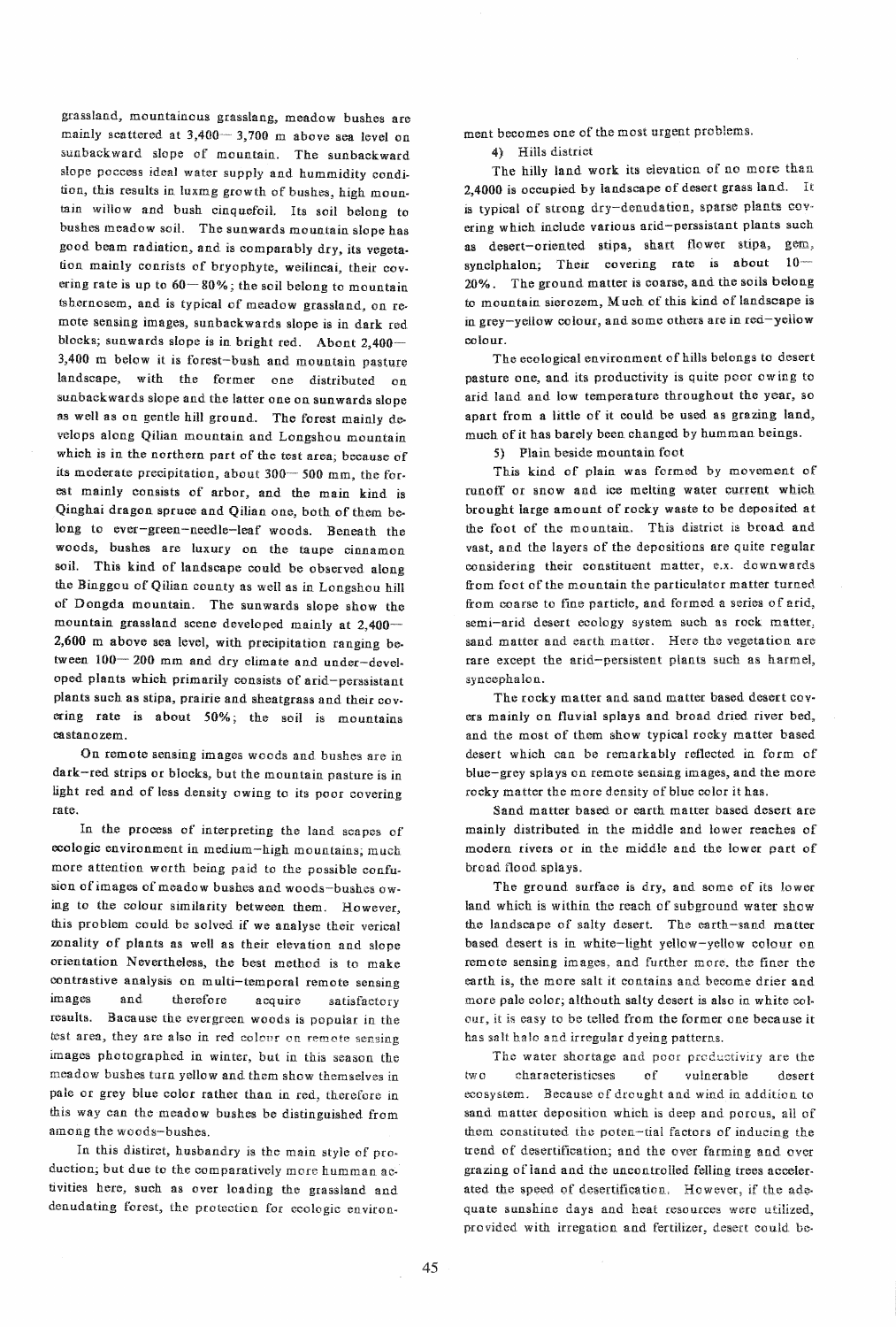come potential area of considerable productivity(2). That is to say, by means of positive humman activities such as constructing irrigation system and forestating the bare land to prevent it from invading of desert, that desert ecosystem could be changed into ar· tificial oasis of ecosystem<sup>(3)</sup>.

## 6) Desert and oasis district

The northern part of the test area is neighboured with Badan iling desert, and there are floating sand and semifixed sand developed. Mpst of the floating sand drift belong to new-moon-like sand drift or sand drift chains. Plants growing on it mainly consists of suo-suo, rose willow nitrhria, all of them are components of desert ecosystem.

The remote ensing images of desert is quite easy to be distinguished from others because it is in shape of wave and its remarkable yellow-yellowish white colour. The spots of brown-red colour could remind us whether a certain sand drife is a fixed one or semifixed one.

The artificially irrigated oases are mainly scattered along Zhangye. Gaotai and Lingze. and they are the main commoditive grain production bases of Hexi Corridor, and the especially famous one is Zhangye which merits the name of "Gold Zhangye" as a green pearl on the Silk Road. The main crops of the oases are rice, wheat, corn and soybean. Poplar, narrow-leaved oleaster woods were planted at field ridge to prevent wind. and sand.

Oases which is in red colour of different density on remote sensing image distributed around village, and the large blocks of farm land could be seen its geometric pat· terns. The windproof and sand-fixing woods is often in brown-red strips.

Oaris is a agricultural ecosystem which is strictly managed by humman beings. So, the key problem of supporting agricultural ecology environment is to promote humman being's knowlege about physical environmental conditions of farm production.

As stated above, there are not only rich types of ecology-geography environments but also vertical zonality law in the test area, and every ecosystem corre· sponds to its special image on TM remote sensing photos. In other words, the ecology-geography envrionment (i.e. ecological landscape) could be fully displayed on remote sensing images. The application of remote sensing image in the analysis of ecology-geography environment shows a new approach for ecology research, this is because that all the living beings living in a certain ecosystem constantly exchange matter and energy with their environment, in the mean while, the ecology environment is changing after the elapsing of time, changing of space and other factors (including humman beings and physical elements). So, the ecology-geography environment is in constant changing process. The introduation of remote sensing technology provides an advantageous condition for monitoring ecological envi· ronment, grasping its changing law. forecasting the changing trend of ecological environment as well as pro·

tecting efficiently the ecological environment.

# 4. Analysis of spectral properties of typical ground objects of various ecology-geography environment belts.

Why the remote sensing images are capable of showing the varieties of ecology-geography environment? The essential reason is that the various ground objects such as the varieties of plants, their covering rate, quality of mat· ter and water supply, all of those comprehensively affectes the reflectance properties of spectral variations, therefore different ground object corresponds different colour hue and colour variety, and therefore the very ba. sis for analysing various kinds of ecology-geography environment is layed. Thus, spectral property of ground object is also the theoretic basis of interpretation of remote sensing image of ecology-geography environment

In order to grasp the spectral properties of reflectance of ground objects, and to establish interpretation markes of remote sensing image of ecology-geogra. phy environment, on September 1st to 15th of 1987, and on April 9th to 22nd of 1988, the spectral reflectance properties of typical ground objects in various ecologic environment belts were tested by using the Field Spectrum Radiometer of SRM-1200 type made in Japan. By doing so, the seasonal spectrum reflectance law could be learned and therefore provided theoritical basis for analysing multiseasonal remote sensing images. After analysing the test data of spectral reflectance of ground objects of typical ecology-geography environment, the following could be concluded:

1) According to the test results made in September of 1987, there are also vertical zonality law over the spec· tral reflectance properties of piants. As illustrated in Fig.I, the reflectance rate of near-infrared band of sedge has a decline trend foHowing the accumulation of its elevation. It is not hard to see that the sedge of different elevation has different habitats, i.e. different water supply and different temperature; therefore the growing periods of plants were delayed as their elevations raise. During the test period., in which plants began to turn yellow so they were very sensible to the temperature changes, For instance the sedge which grew on the up· ner part of mountain. turned comparably earlier into yel. low state because of the declining content of chlorophec of it, so this made its reflectance rate of near-infrared band lower; meanwhile, on lower part of mountain the sedge were growing pretty good owing to its more con· tent of chlorophylL

2) As illustrated in fig.2, the spectral reflectance curve (the result of test in April of 1988) of sedge of different elevation shows that it likes neither the plant's spectral reflectance curve which appears abrupt turns at near infrared spectrum nor that of soil, but somewhat transitional characteristitcs between soil and plant. Af. ter being analysed, it is believed that the trend reflected. it is believed that the trend reflected not only the sprouting state of plants in April, but also the influence and soil on spectral reflectance properties. The spectral